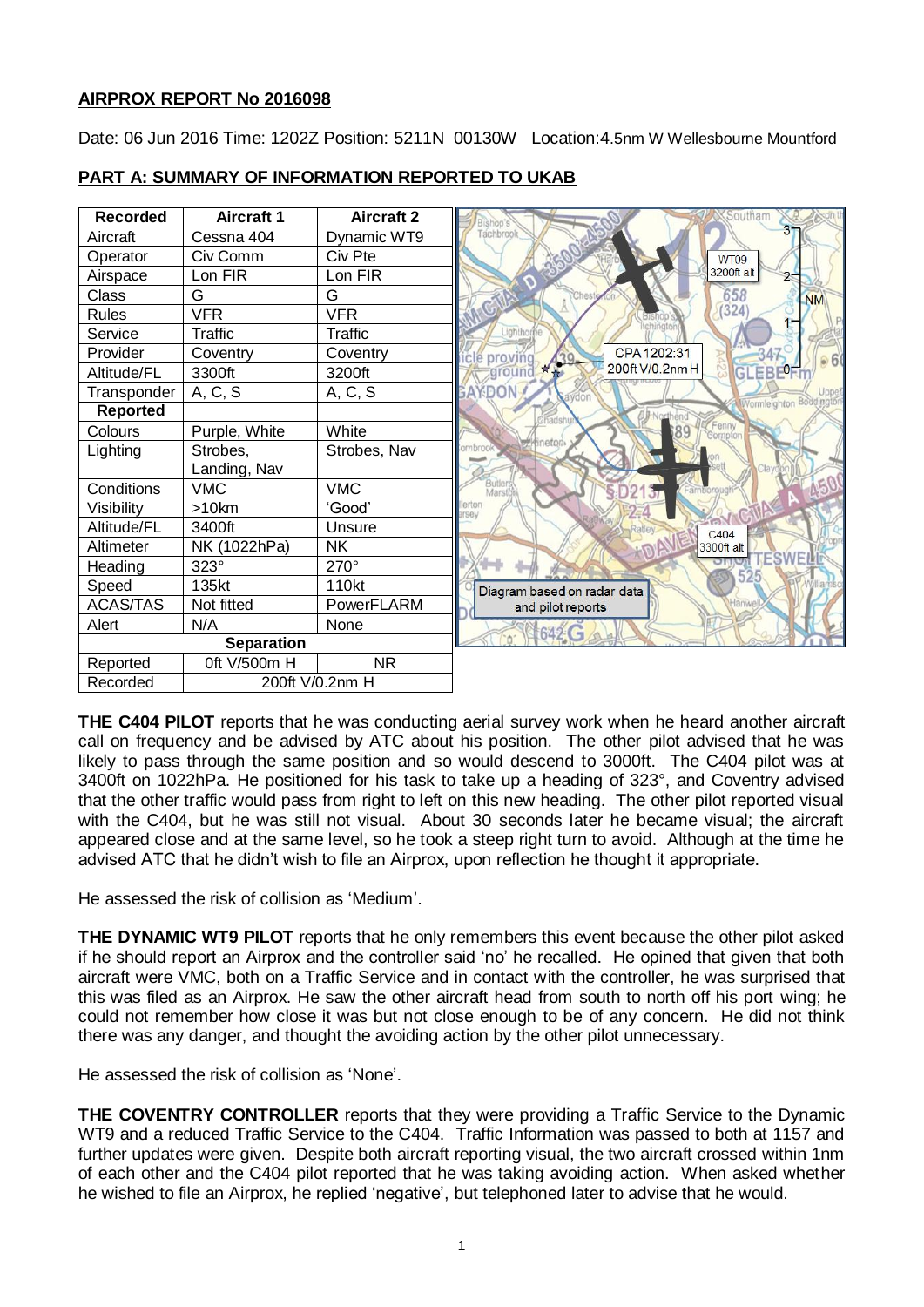# **Factual Background**

The weather at Coventry was recorded as follows:

METAR EGBE 061150Z 09007KT 050V140 CAVOK 23/07 Q1022=

#### **Analysis and Investigation**

## **CAA ATSI**

The C404 had been conducting a survey in the area for over an hour and was receiving a reduced Traffic Service from Coventry Radar (reduced due traffic manoeuvring in the area of the survey). At 1153:50 the WT9 contacted Coventry Radar and a Traffic Service was agreed.

Reciprocal Traffic Information was passed to both aircraft at 1158:25, and based on the C404's level being reported as 3400ft, the WT09 elected to descend from 3400ft to 3000ft, which was passed to the C404 pilot. An update on the position of the C404 was passed to the WT9 pilot at 1201:30 (Figure 1). Reciprocal Traffic Information was then passed to the C404 at 1201:45.



Figure 1 – Swanwick MRT - 1201:30

At 1202:00 the WT9 pilot reported visual with the C404 (Figure 2). At 1202:15 the radar controller passed further Traffic Information to the C404 pilot on the WT9, advising him that the WT9 pilot was visual with them (Figure 3).



Figure 2 – Swanwick MRT – 1202:00 Figure 3 – Swanwick MRT – 1202:15

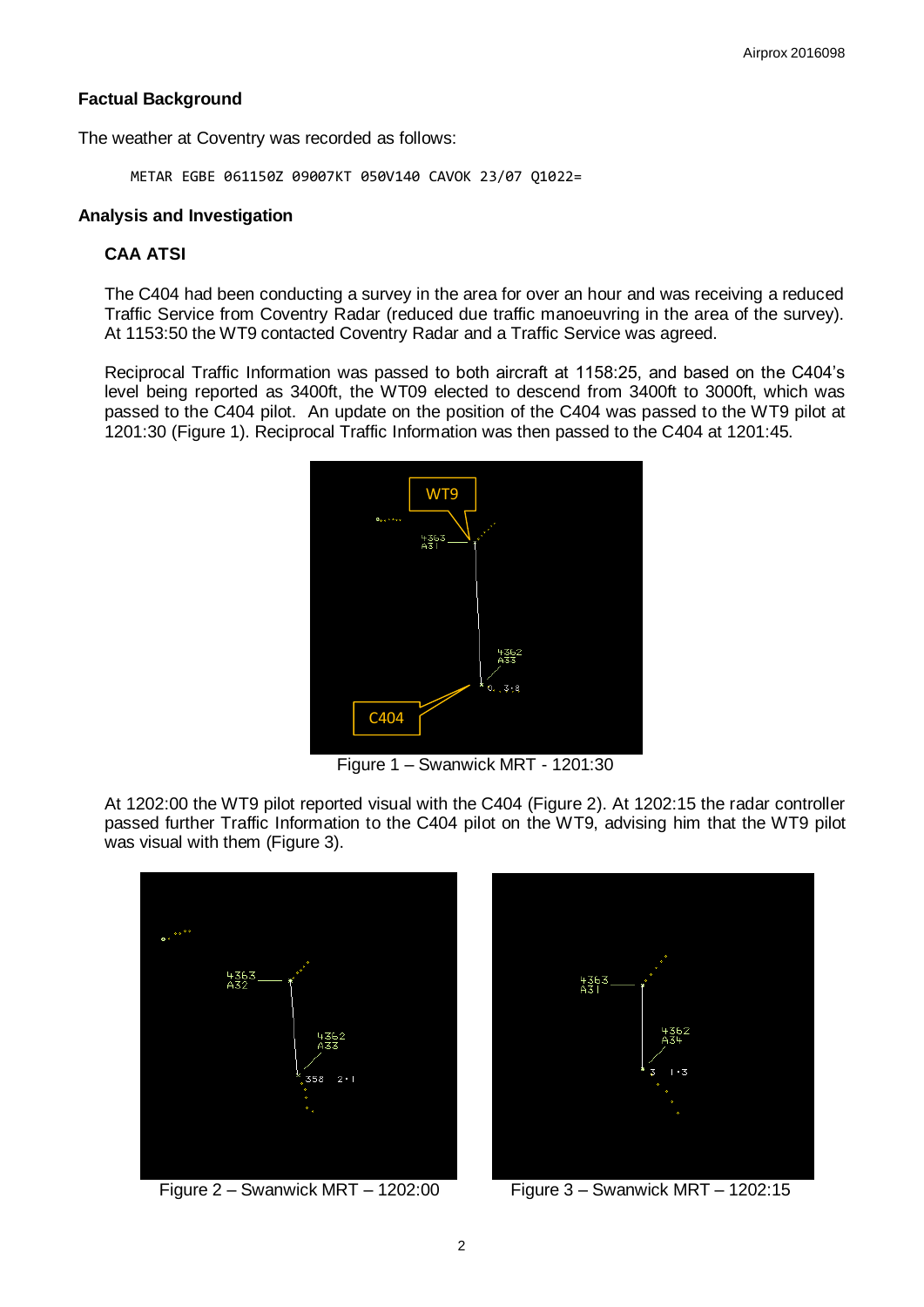This was acknowledged by the C404 pilot who then, at 1202:20, reported visual with the WT9 and advised that they were taking avoiding action (Figure 4).



Figure 4 – Swanwick MRT – 1202:20

CPA was assessed to take place at 1202:34, with the aircraft separated by 0.2nm laterally, and 200ft vertically (Figure 5).



Figure 5 – Swanwick MRT – 1202:34

At 1202:50 the radar controller advised the C404 that it was clear of traffic and asked if they intended to file an Airprox. The C404 pilot stated that they were not, and that they had just moved off the survey line to make sure they were clear of the other aircraft.

## **UKAB Secretariat**

The C404 and Dynamic WT9 pilots shared an equal responsibility for collision avoidance and not to operate in such proximity to other aircraft as to create a collision hazard<sup>1</sup>. If the incident geometry is considered as converging then the C404 pilot was required to give way to the Dynamic WT9<sup>2</sup>.

 $\overline{a}$ 1 SERA.3205 Proximity.

 $2$  SERA.3210 Right-of-way (c)(2) Converging.